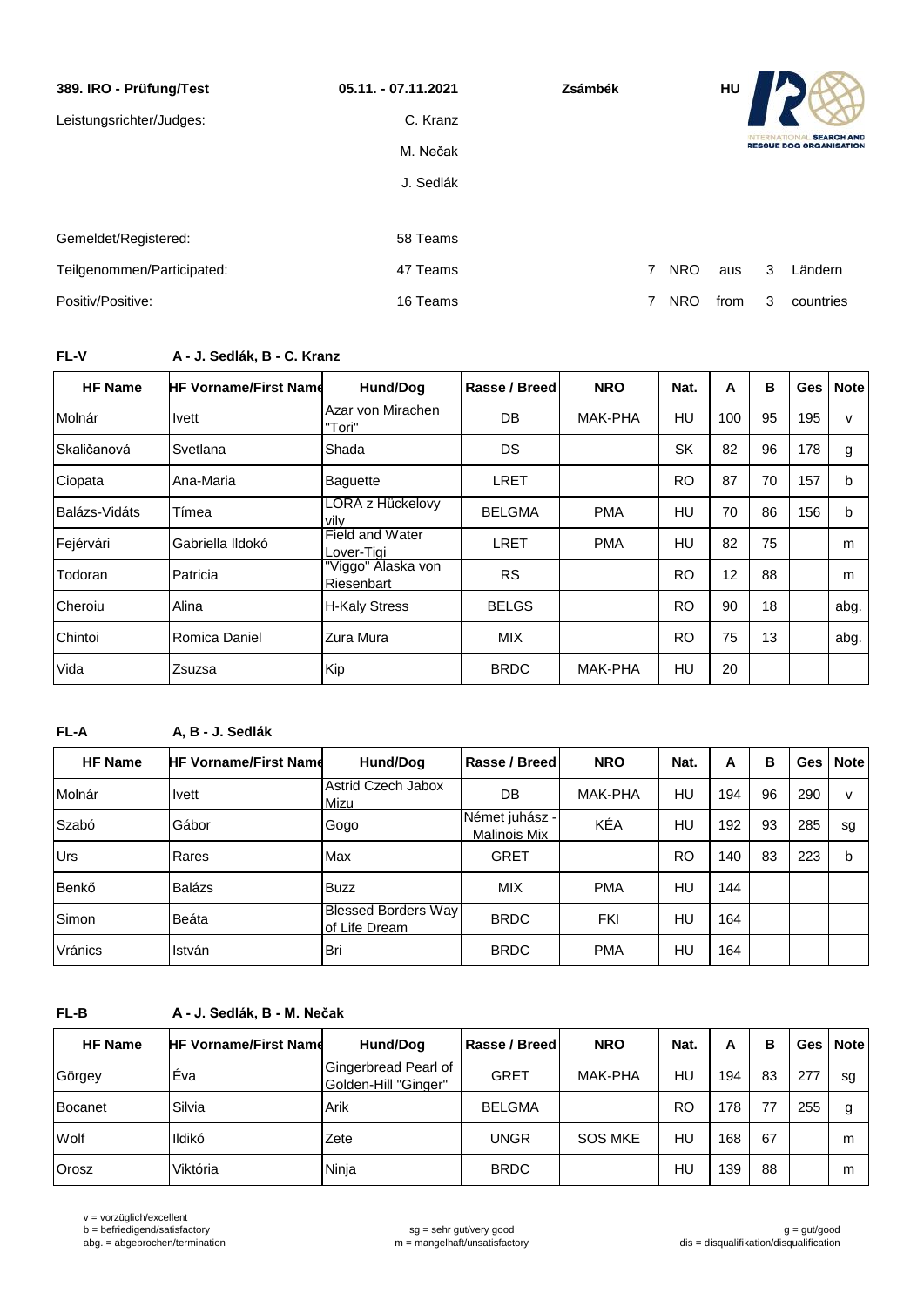

| <b>Szemes</b> | Zsuzsanna | Luna       | DS         | <b>SOS MKE</b> | HU | 132 | 64 | m |
|---------------|-----------|------------|------------|----------------|----|-----|----|---|
| Gáspár Ildikó | Ildikó    | Nagy Pencu | <b>MIX</b> | <b>SOS MKE</b> | HU | 112 | 79 | m |
| <b>Mike</b>   | Tímea     | Ribizli    | GRET       | <b>MAK-PHA</b> | HU | 103 |    |   |

### **T-V A, B - C. Kranz**

| <b>HF Name</b> | <b>HF Vorname/First Name</b> | Hund/Dog                               | Rasse / Breed | <b>NRO</b> | Nat. | А  | в  |     | Ges   Note |
|----------------|------------------------------|----------------------------------------|---------------|------------|------|----|----|-----|------------|
| Urs            | Rares                        | Max                                    | <b>GRET</b>   |            | RO   | 85 | 93 | 178 | g          |
| Mike           | Tímea                        | Aileenkalls Devi<br>"Kerka"            | <b>FRET</b>   | MAK-PHA    | HU   | 72 | 86 | 158 | b          |
| Daróczi        | Tibor-Tamás                  | "Luke" Moonwalker<br>vom Eifelparadies | <b>RS</b>     |            | RO   | 76 | 61 |     | m          |
| Ciora          | Oana                         | Jimmy                                  | <b>MIX</b>    |            | RO   | 67 | 91 |     | m          |

### **T-A A - C. Kranz, B - M. Nečak**

| <b>HF Name</b>       | <b>HF Vorname/First Name</b> | Hund/Dog                          | Rasse / Breed | <b>NRO</b> | Nat. | А   | в  |     | Ges   Note |
|----------------------|------------------------------|-----------------------------------|---------------|------------|------|-----|----|-----|------------|
| Csepregi             | Annamária                    | Kratosz Hungary Kiss<br>Me 'Nova' | CCI           | MAK-PHA    | HU   | 169 | 82 | 251 | g          |
| Gelencsér            | Mária                        | Chili                             | <b>BRDC</b>   | <b>PMA</b> | HU   | 90  | 87 |     | m          |
| Gazdagné Novák Mária |                              | Bella                             | Keverék       | <b>PMA</b> | HU   | 72  |    |     |            |

### **T-B A - C. Kranz, B - M. Nečak**

| <b>HF Name</b> | <b>HF Vorname/First Name</b> | Hund/Dog                             | Rasse / Breed | <b>NRO</b>     | Nat.      | A   | в  |     | Ges   Note |
|----------------|------------------------------|--------------------------------------|---------------|----------------|-----------|-----|----|-----|------------|
| Idr. Mezősi    | Tamás                        | Trafy                                | LRET          | KÉA            | HU        | 171 | 89 | 260 | g          |
| Palovič        | Michal                       | Zerro z Kuřimského<br>háje           | DS            | DRS KZB BB     | <b>SK</b> | 164 | 75 | 239 | b          |
| Kröpfl         | Erzsébet                     | Soleil (Amusante<br>Garde de la Vie) | <b>BBC</b>    | FKI            | HU        | 140 | 88 | 228 | b          |
| Vida           | Zsuzsa                       | Atlas                                | <b>BRDC</b>   | <b>MAK-PHA</b> | HU        | 91  | 78 |     | m          |
| Lukács         | Péter                        | Cooper                               | <b>BELGMA</b> |                | HU        | 59  |    |     |            |
| Ciora          | Calin                        | Dino                                 | <b>MIX</b>    |                | <b>RO</b> | 27  | 76 |     | abg.       |

#### **MT-V A - M. Nečak, B - C. Kranz**

| <b>HF Name</b> | <b>HF Vorname/First Name</b> | Hund/Dog    | Rasse / Breed | <b>NRO</b>     | Nat. | A  | в  | Ges | <b>Note</b> |
|----------------|------------------------------|-------------|---------------|----------------|------|----|----|-----|-------------|
| Orosz          | Emese                        | Sprite      | <b>GRET</b>   |                | HU   | 39 | 91 |     | m           |
| Kapaló         | Éva                          | <b>Flow</b> | <b>BRDC</b>   |                | HU   | 30 | 62 |     | m           |
| Simoncsics     | Tünde                        | Fargó       | CCI           | <b>MAK-PHA</b> | HU   | 91 |    |     |             |
| <b>Didics</b>  | Dénes                        | Fips        | <b>BGS</b>    |                | HU   | 90 |    |     |             |
| Horváth        | Agnes                        | Liza        | <b>MIX</b>    |                | HU   | 80 |    |     |             |